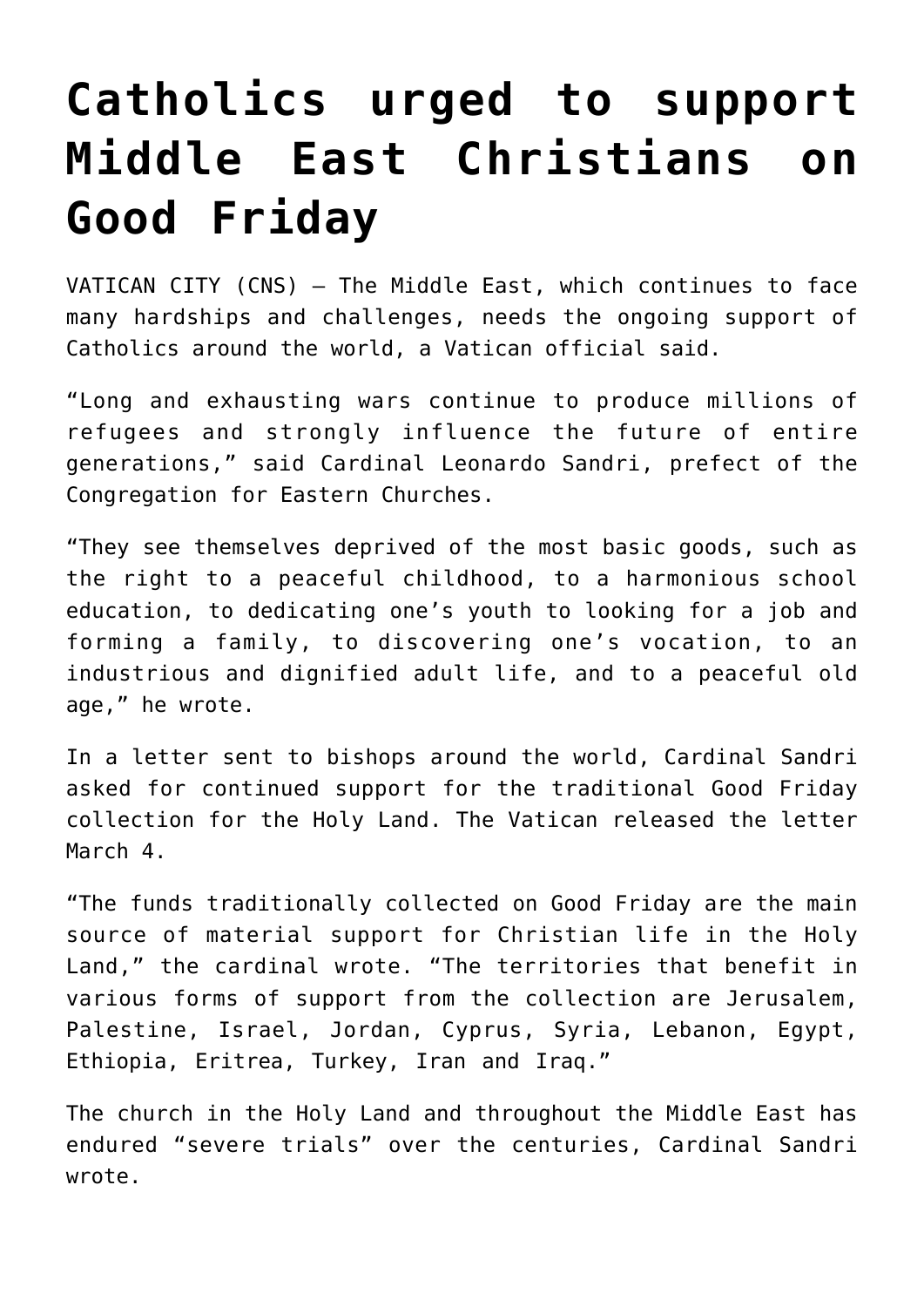"Those trials are not yet finished: The tragedy of the progressive reduction of the number of local faithful continues, with the consequent risk of seeing the various Christian traditions that date back to the early centuries disappear," he wrote.

"The Holy Land, and especially the Christian community that lives there, has always occupied an important place in the heart of the universal church," the cardinal wrote.

"The whole church has received from Jerusalem the gift and joy of the Gospel and of salvation in Christ Jesus," and the awareness of that gift "motivates us to give with joy and generosity," he wrote.

The Franciscan Custody of the Holy Land, an administratively autonomous province of the Franciscan order, uses the collection to carry out its mission of preserving most of the shrines connected with the life of Jesus as well as for providing pastoral care to the region's Catholics, running schools, operating charitable institutions and training future priests and religious.

The collection, taken up at the request of the pope, is administered by the Franciscan Custody and the Congregation for Eastern Churches, which uses it for the formation of candidates for the priesthood, the support of the clergy, educational activities, cultural formation and subsidies.

The Vatican press office released, along with Cardinal Sandri's letter, some details of how the money was used from the 2019 collection, which totaled more than \$8.2 million.

The congregation spent more than \$3.2 million on academic, spiritual and human formation of seminarians and priests of churches under their jurisdiction as well as men and women religious; more than \$3 million went for subsidizing schooling and educational activities for young people, including at Bethlehem University; nearly \$2 million was used provide